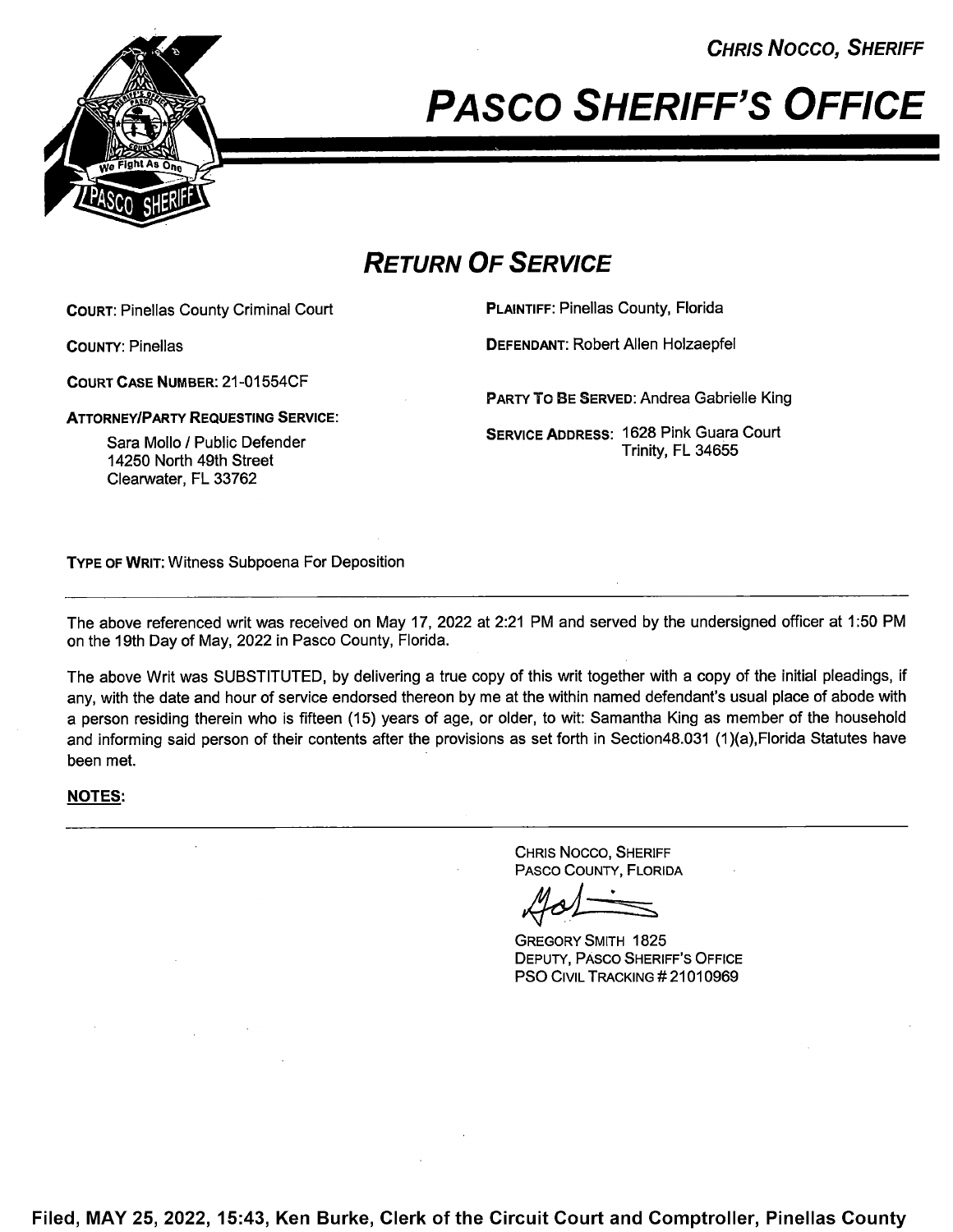$21 - 0464$ 

PD/A/OC

## IN THE CIRCUIT COURT FOR PINELLAS COUNTY, FLORIDA <sup>22020763</sup> CRIMINAL DIVISION

### HAND SERVE

### CRIMINAL DIVISION: SECTION

| <b>STATE OF FLORIDA</b><br>- VS |         | PERSON ID: CASE NUMBER | LAB NO:                  | OFFENSE NO |
|---------------------------------|---------|------------------------|--------------------------|------------|
| ROBERT ALLEN<br>HOLZAEPFEL      | 2811250 | 21-01554-CF            | 21-001302, M21-<br>00497 | 21044868   |

CITATION: AE3BVVE PINELLAS COUNTY SHERIFF

#### WITNESS SUBPOENA FOR DEPOSITION \*\*\*PLEASE BRING THIS SUBPOENA WITH YOU\*\*\*

TO ALL AND SINGULAR SHERIFFS OF THE STATE OF FLORIDA, YOU ARE HEREBY COMMANDED TO SUBPOENA:

ANDREA GABRIELLE KING <sup>1628</sup> PINK GUARA CT

TRINITY, FL 34655

PERSONALLY TO BE AND APPEAR AT A DEPOSITION IN THE ABOVE-STYLED CAUSE AT VICTIM WITNESS, ROOM #1 100, COUNTY JUSTICE CENTER, <sup>14250</sup> 49TH STREET NORTH, CLEARWATER FLORIDA ON MONDAY, 6/20/2022 AT <sup>0250</sup> PM TO GIVE SWORN TESTIMONY IN THE ABOVE CAUSE. YOU HAVE BEEN SUBPOENAED BY THE ATTORNEY FOR THE DEFENDANT AND IF YOU FAIL TO APPEAR, YOU MAY BE IN CONTEMPT OF COURT.

DATED ON MAY 11, <sup>2022</sup>

(1)<br>Jua Mollo

PUBLIC DEFENDER, SIXTH JUDICIAL CIRCUIT Florida Bar No.  $81159$ <br>Florida Bar No.  $81159$ County Justice Center 14250 49th St. North Clearwater, FL 33762 (727) 464-6516

:2  $2$ r)  $\rightarrow$   $\rightarrow$  $SEAL$ A TRUE COPY<br>Bob Gualtieri, Sheriff  $SARA MOLLO$  Bob Gualtieri, Sheriff  $\tilde{\Xi}$  was  $\tilde{\Xi}$ Pinellas County Florida

See reverse for disability accommodation information.

MARGARET RUSSELL (727) 464-6516 ASSISTANT PUBLIC DEFENDER CTPD33/V02 072010

Filed, MAY 25, 2022, 15:43, Ken Burke, Clerk of the Circuit Court and Comptroller, Pinellas County